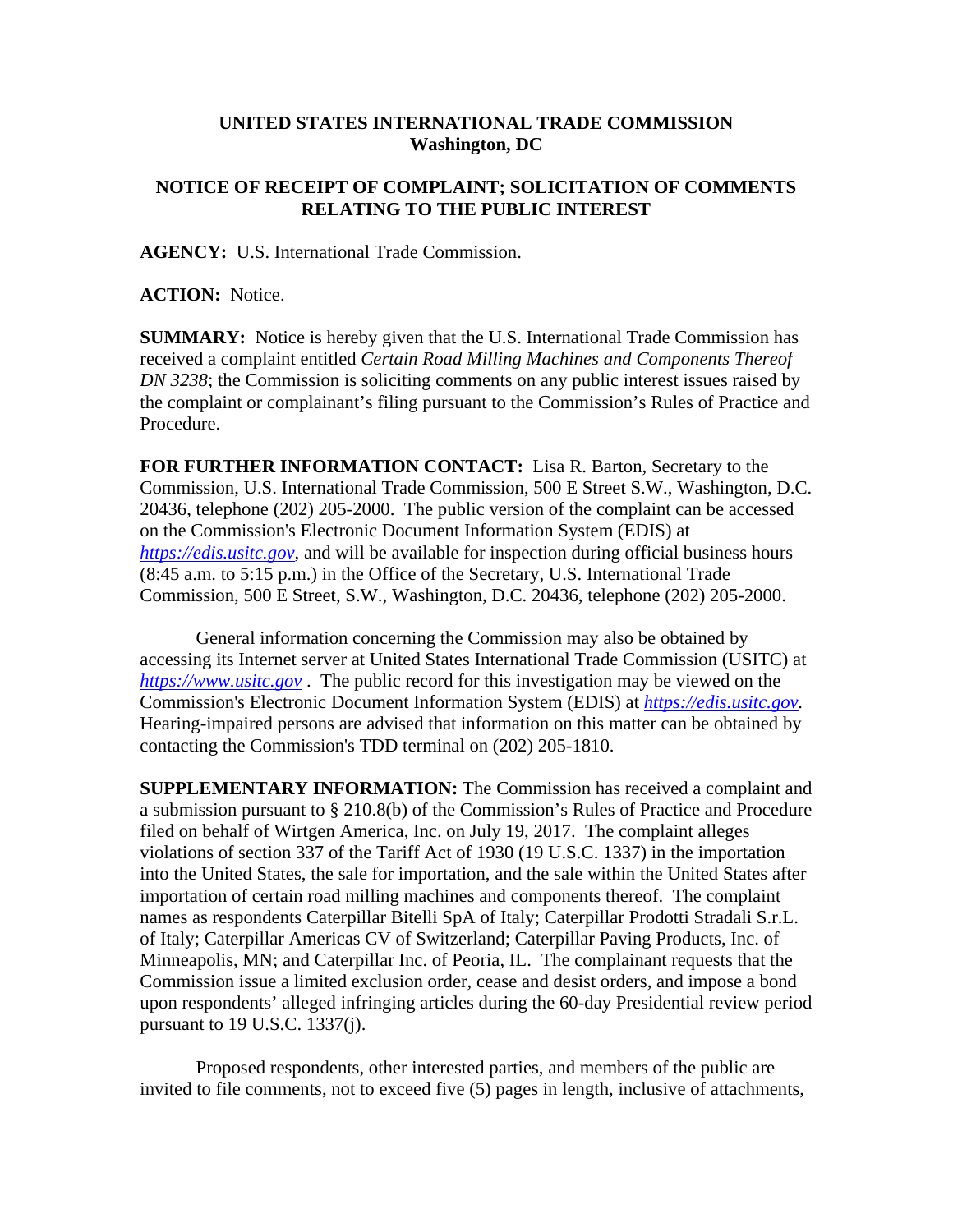on any public interest issues raised by the complaint or § 210.8(b) filing. Comments should address whether issuance of the relief specifically requested by the complainant in this investigation would affect the public health and welfare in the United States, competitive conditions in the United States economy, the production of like or directly competitive articles in the United States, or United States consumers.

In particular, the Commission is interested in comments that:

- (i) explain how the articles potentially subject to the requested remedial orders are used in the United States;
- (ii) identify any public health, safety, or welfare concerns in the United States relating to the requested remedial orders;
- (iii) identify like or directly competitive articles that complainant, its licensees, or third parties make in the United States which could replace the subject articles if they were to be excluded;
- (iv) indicate whether complainant, complainant's licensees, and/or third party suppliers have the capacity to replace the volume of articles potentially subject to the requested exclusion order and/or a cease and desist order within a commercially reasonable time; and
- (v) explain how the requested remedial orders would impact United States consumers.

Written submissions must be filed no later than by close of business, eight calendar days after the date of publication of this notice in the *Federal Register*. There will be further opportunities for comment on the public interest after the issuance of any final initial determination in this investigation.

Persons filing written submissions must file the original document electronically on or before the deadlines stated above and submit 8 true paper copies to the Office of the Secretary by noon the next day pursuant to  $\S 210.4(f)$  of the Commission's Rules of Practice and Procedure (19 CFR 210.4(f)). Submissions should refer to the docket number ("Docket No. 3238") in a prominent place on the cover page and/or the first page. (*See* Handbook for Electronic Filing Procedures, *Electronic Filing Procedures*<sup>1</sup>). Persons with questions regarding filing should contact the Secretary (202-205-2000).

Any person desiring to submit a document to the Commission in confidence must request confidential treatment. All such requests should be directed to the Secretary to the Commission and must include a full statement of the reasons why the Commission should grant such treatment. *See* 19 CFR 201.6. Documents for which confidential treatment by the Commission is properly sought will be treated accordingly. All such

 $\overline{a}$ 

<sup>1</sup> Handbook for Electronic Filing Procedures: *https://www.usitc.gov/documents/handbook\_on\_filing\_procedures.pdf*